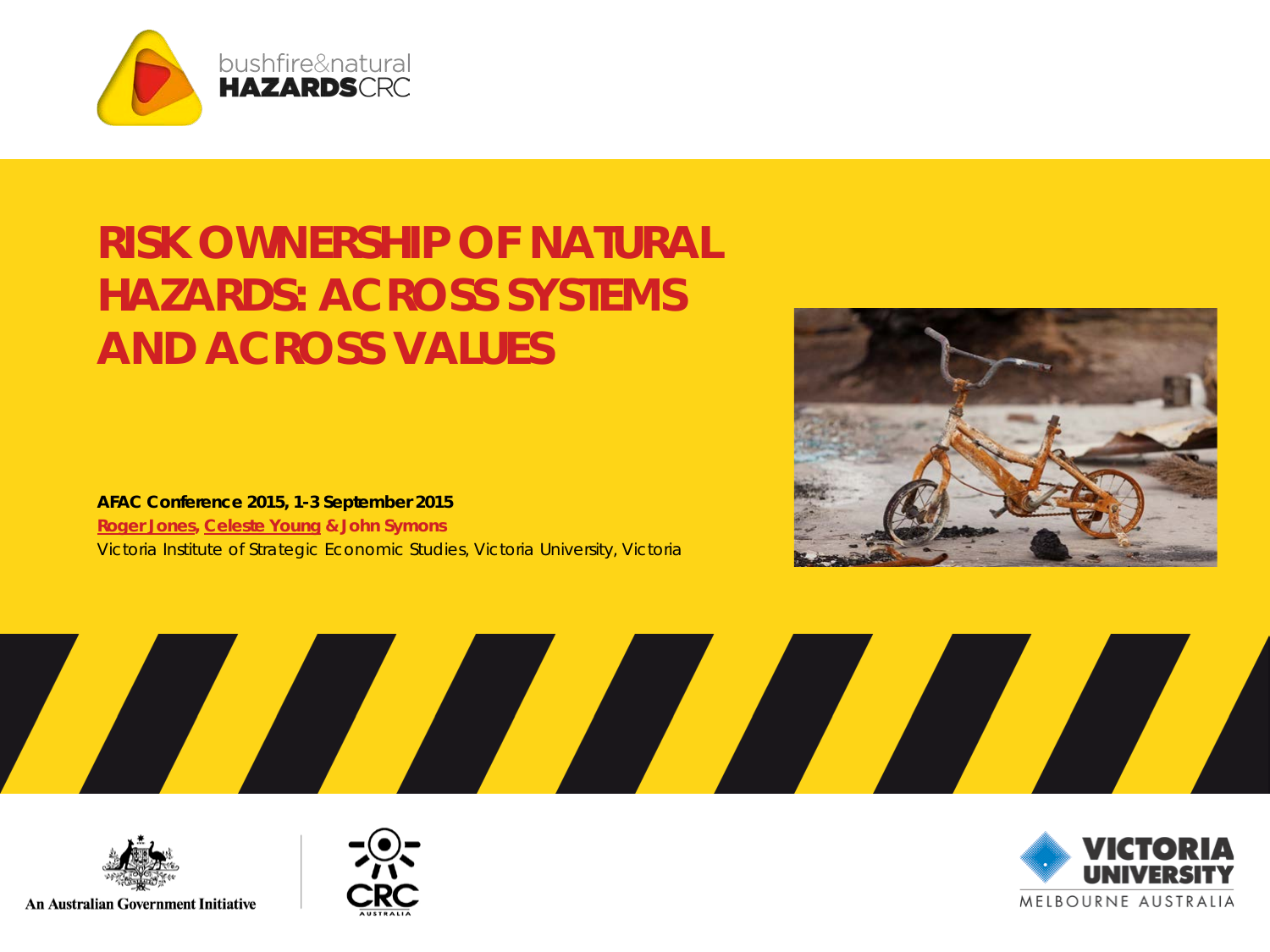#### **THE TEAM**

#### **Researchers**

- Roger Jones VU
- Celeste Young VU
- John Symons VU
- Centre for eResearch and Digital Innovation, Federation University

#### **End Users**

- Greg Christopher EMV Vic
- Pauline Cole DCSI SA
- Liam Fogarty DEPI Vic
- Chris Irvine SES Tas
- Ed Pikusa SAFECOM SA
- Patrick Schell, RFS NSW
- Carolyn Thompson AEMI/AG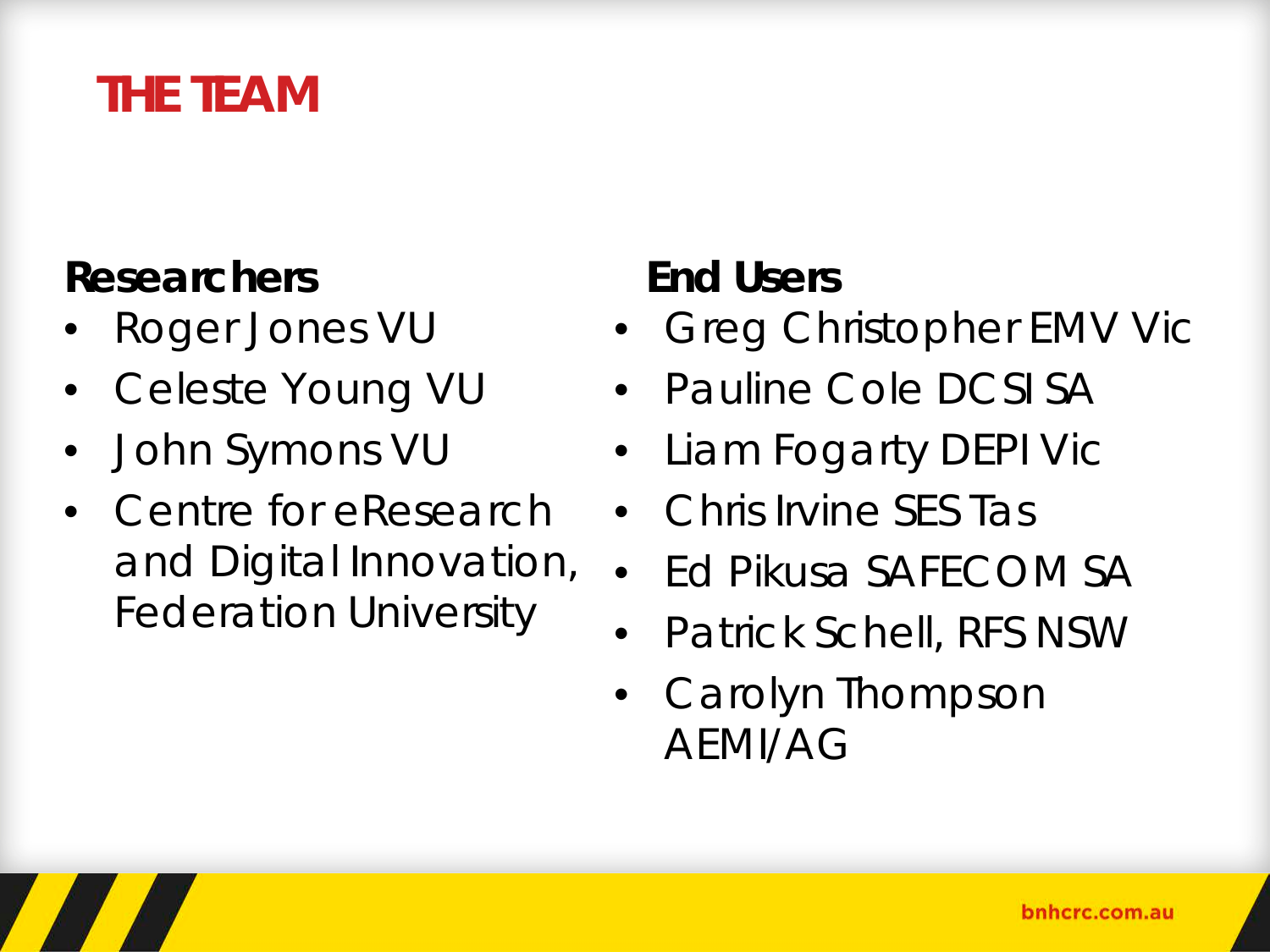# **PROJECT OBJECTIVE**

The project aims to develop:

- 1) An economic geography of values at risk.
- 2) A framework to assist the development of governance around risk ownership of values at risk.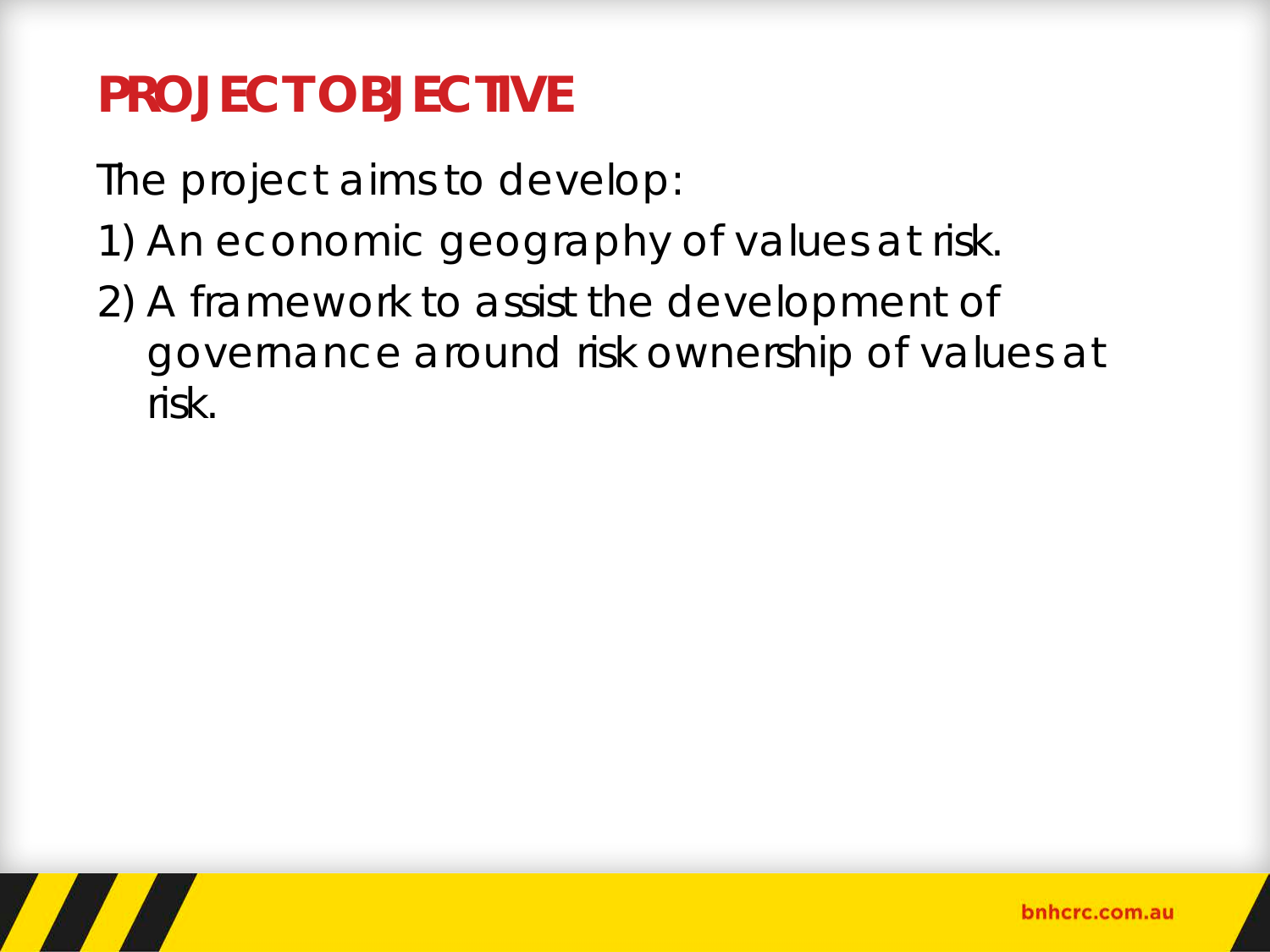# **RISKS CROSSING DOMAINS**

Domains: geographic, institutional, sectoral

- a) Exceeding local and regional capacity, propagating to state and national scales (e.g., disaster recovery and relief)
- b) Accumulated losses at household, small business can pass on to government (disaster, drought assistance)
- c) Damages to critical supply chains
- d) Severe or accumulated damages can lead to long-term social and environmental losses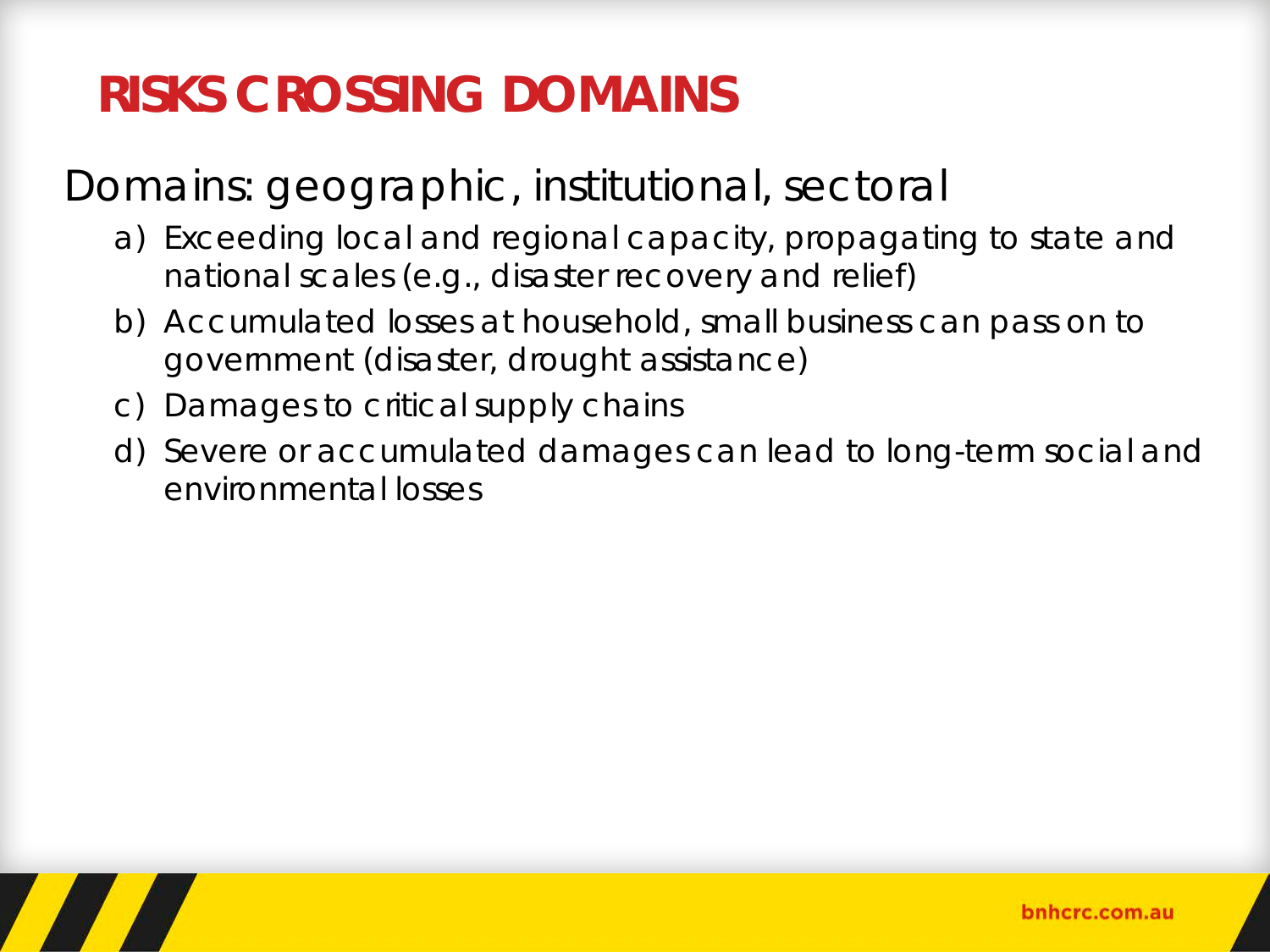### **DOMAIN CROSSING**

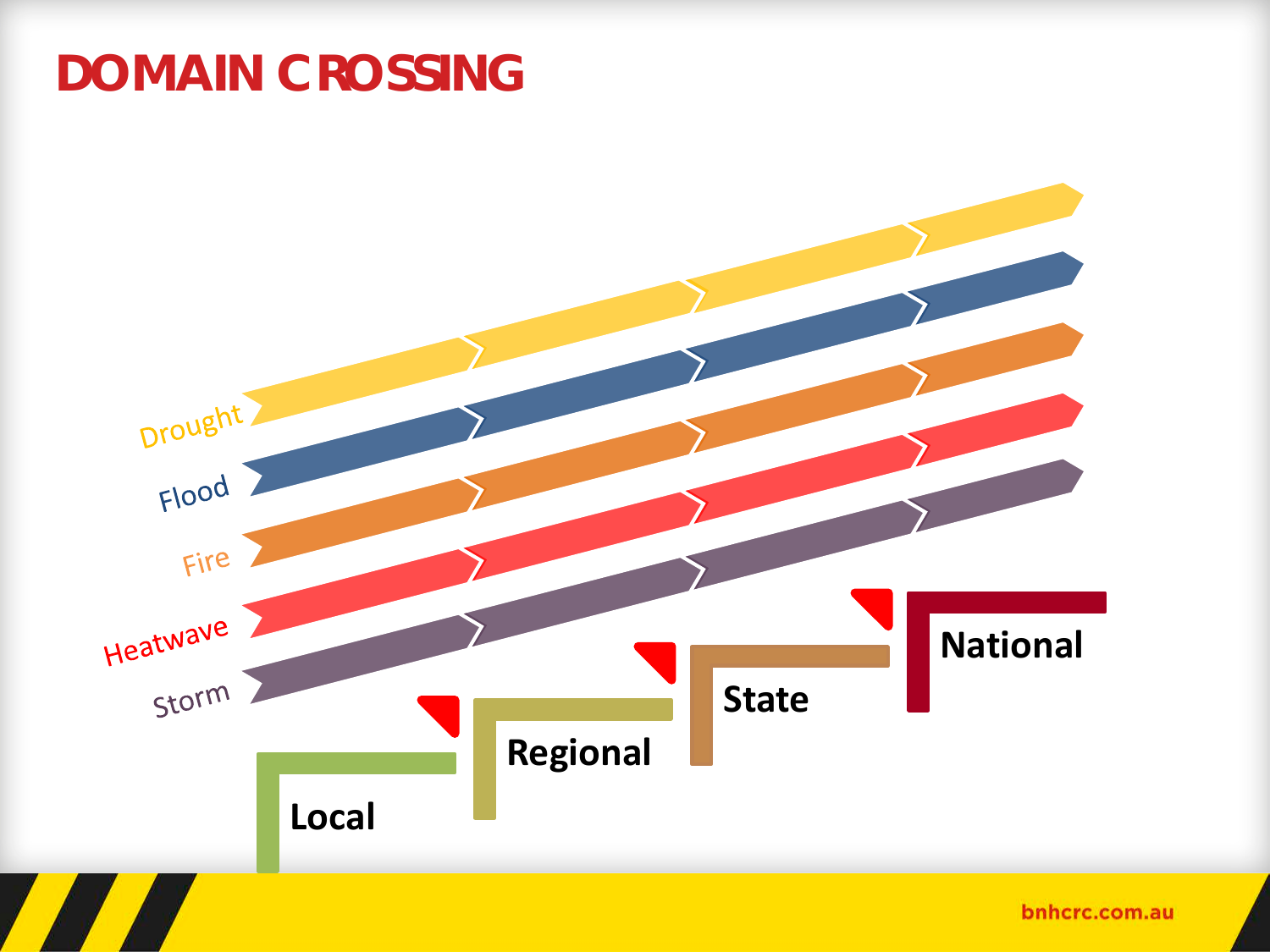### **RISK OWNERSHIP**

Two traditions: economic and risk management

- 1. Whoever owns the assets owns the risk (economics)
- 2. person or entity with the accountability and authority to manage a risk (ISO 31000)

Strategic risk management before and after events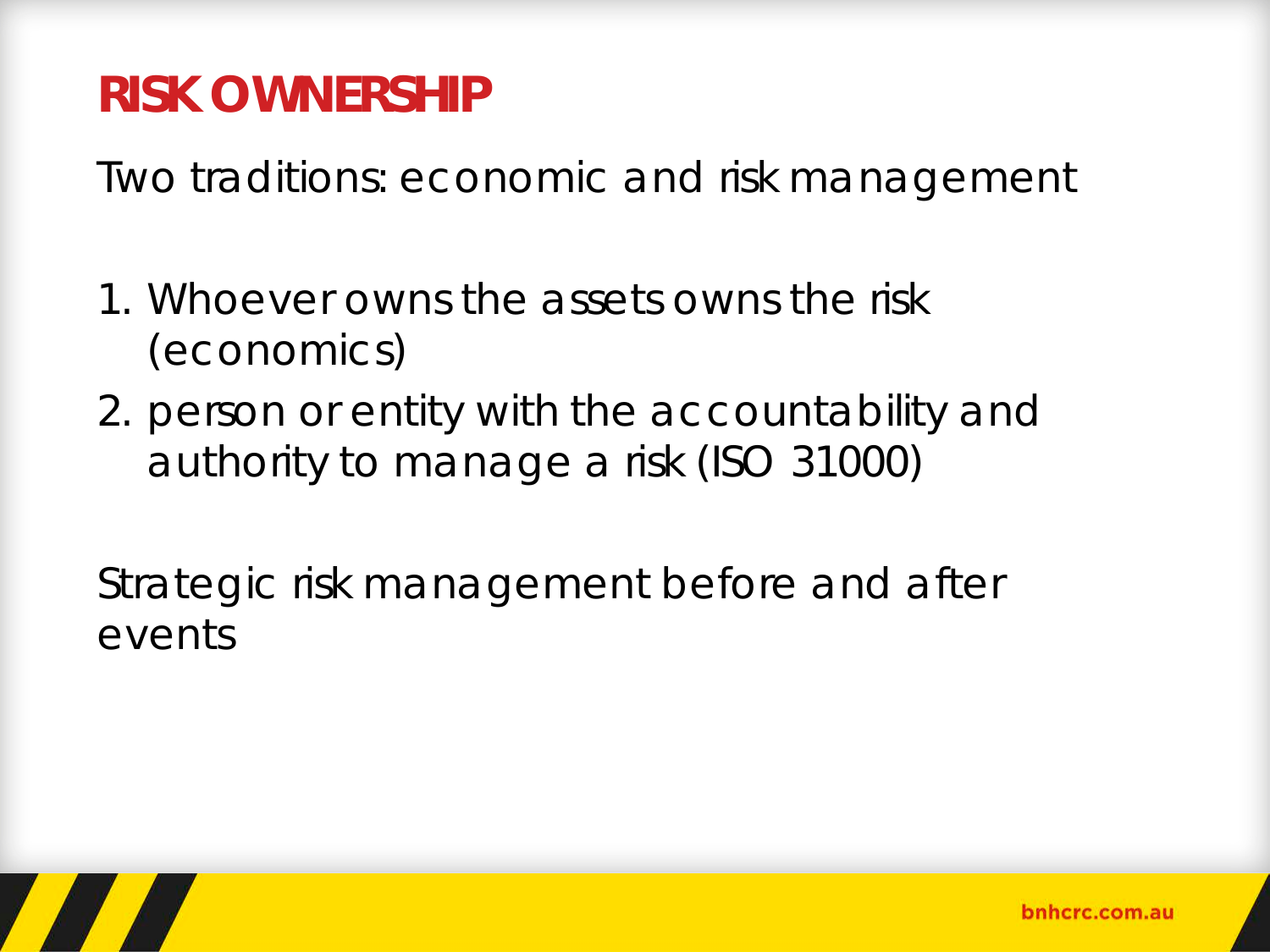#### **ASSET OWNERSHIP**

Risk ownership — asset owners should be responsible for managing risks and funding risk management (PC 2014).

May not account for systemic risk – risk that has crossed domains: transferred risk, collapse of supply chains, essential services, uncertainty around shared risk.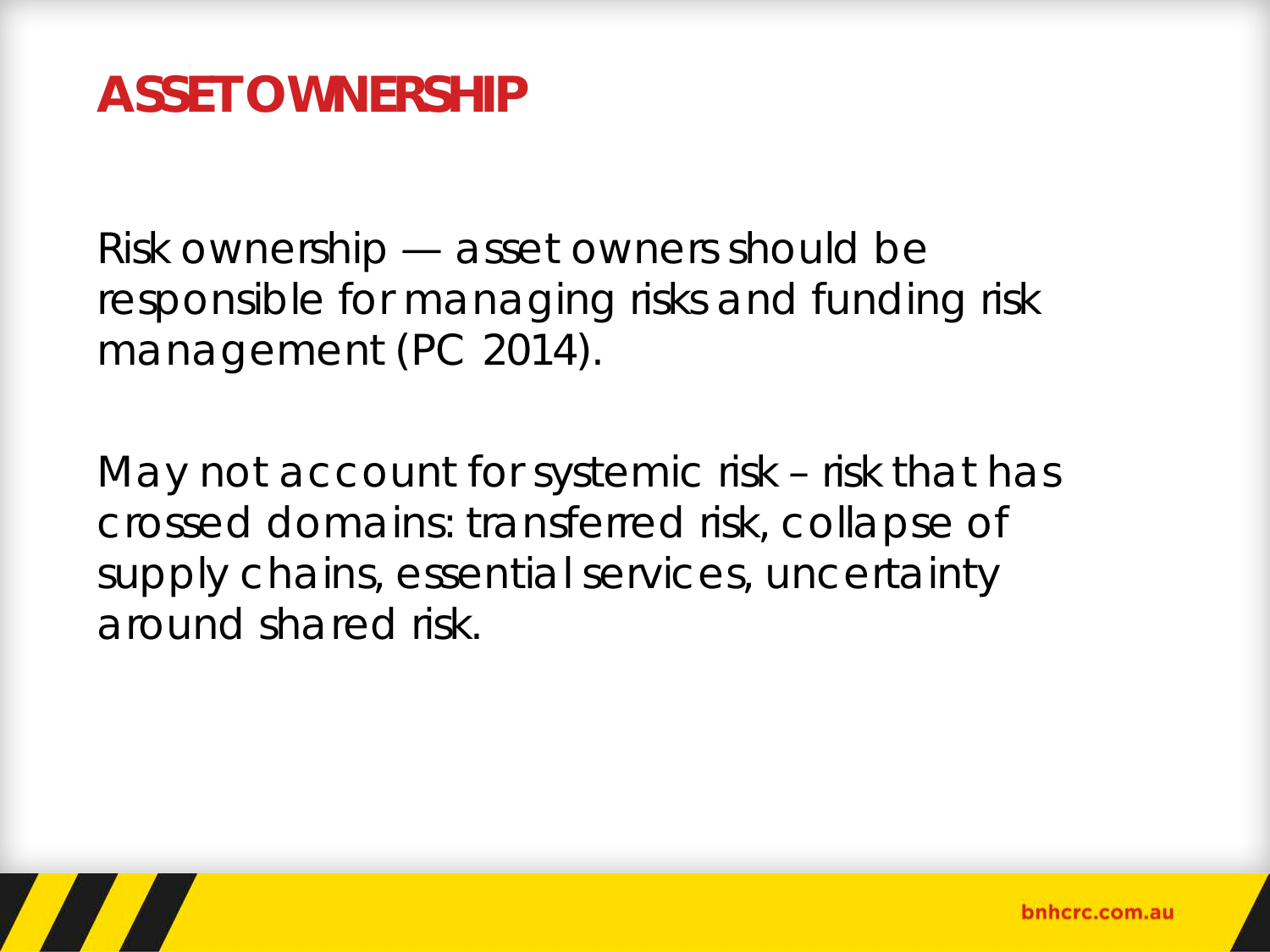### **WHO 'OWNS' THE RISK?**

1) Who manages a risk in 'normal' circumstances?

- 2) What values are at risk and who values them (e.g., monetary, social, environmental)?
- 3) Who receives a risk that has crossed domains? Can they accept responsibility for managing it?
- 4) Whose role is it to plan and implement proactive risk management (planned adaptation)?

Adapted from Jones et al., 2013 NCCARF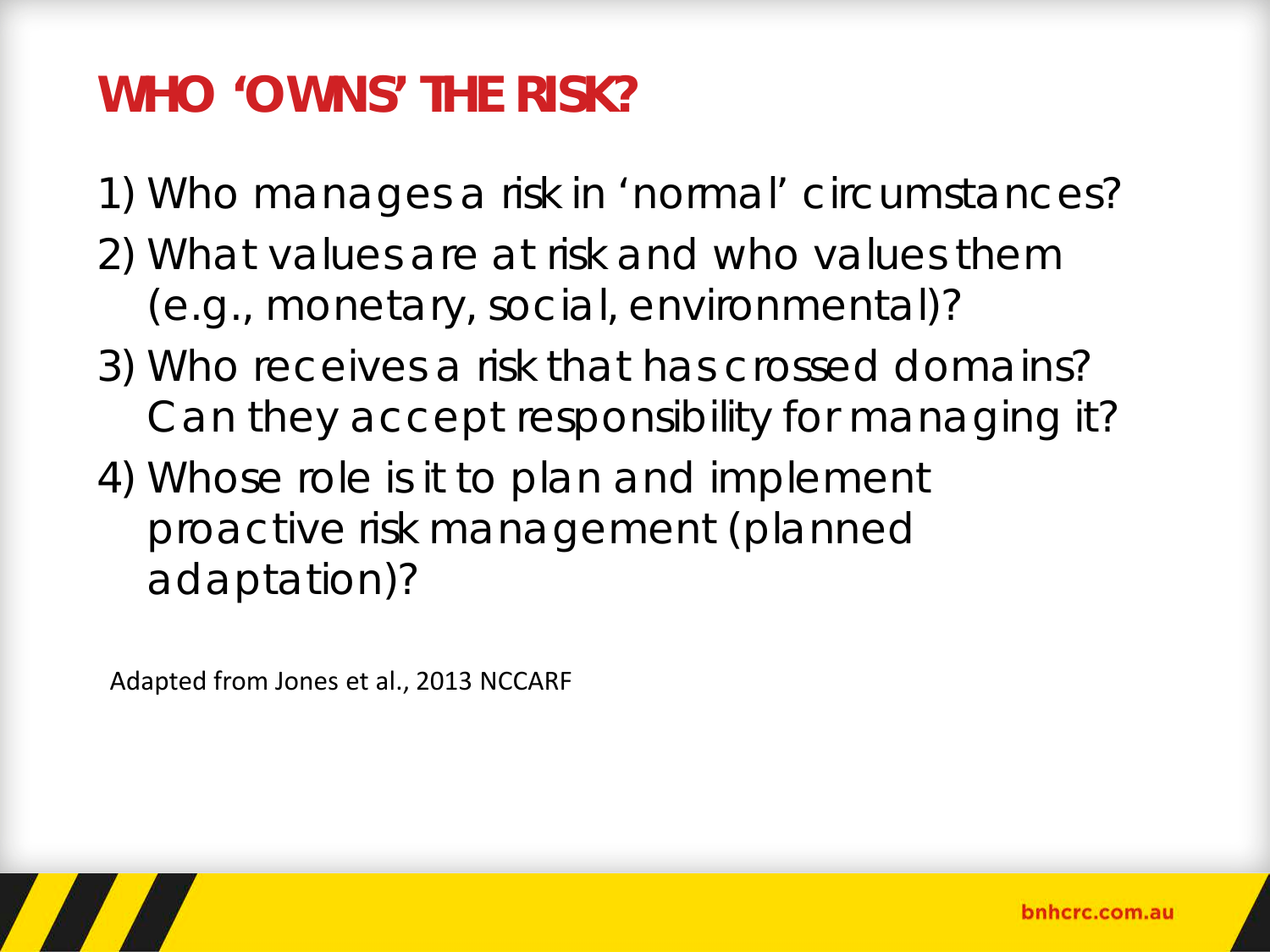### **INVISIBLE VALUES AND INSTITUTIONAL UNCERTAINTIES**

- 1) Current risk and exposure to risk is uncertain because of changing baselines.
- 2) Unclear, partial or disputed ownership of risks as they cross domains.
- 3) Un-owned risks are undervalued, so can be psychologically remote.
- 4) The commons (atmosphere, nature) are everyone's care and no-one's responsibility.
- 5) Severe risks tend to be discounted by individuals.
- 6) For non-market values: what are the potential costs if left unmanaged?



bnhcrc.com.au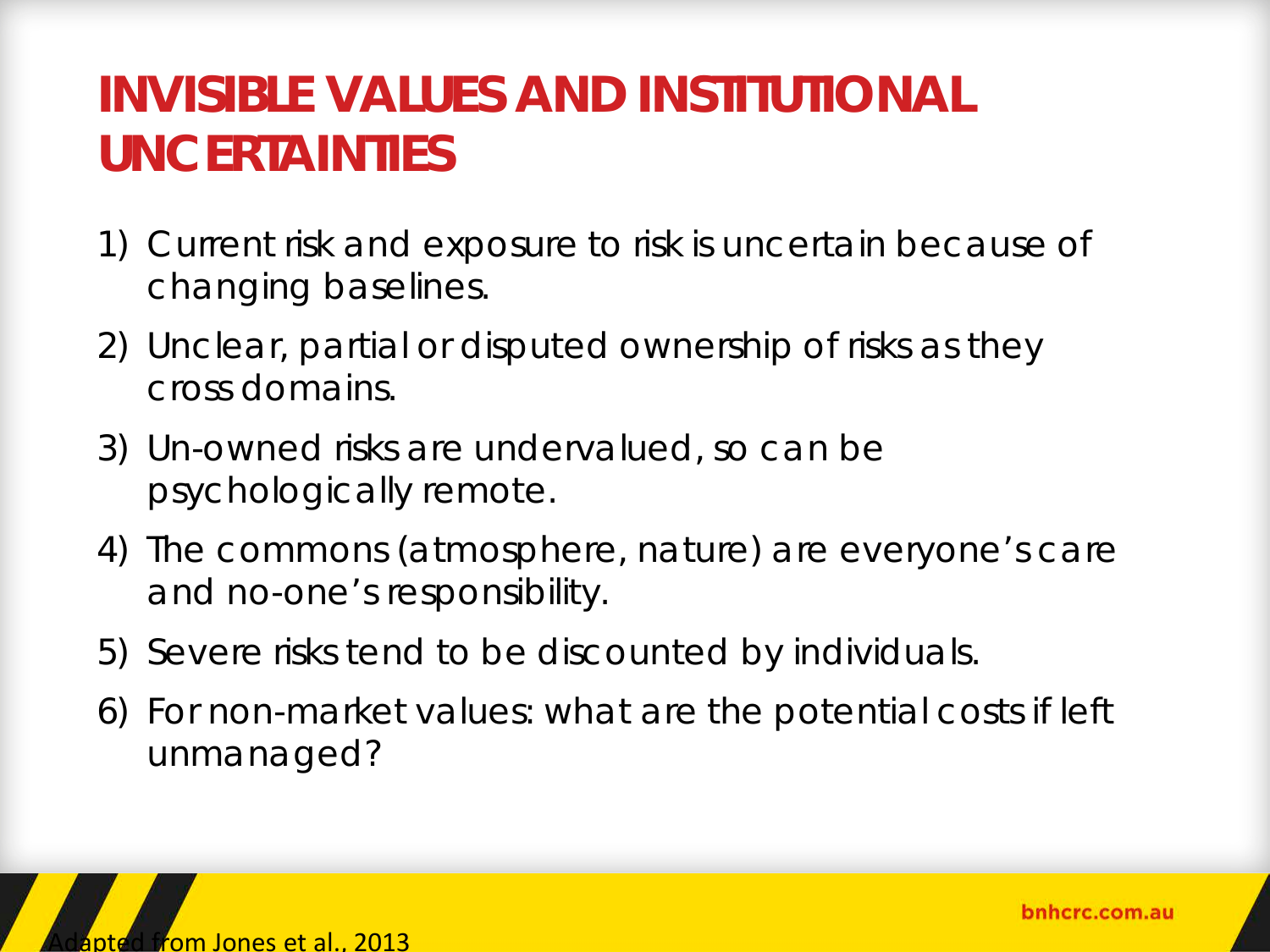# **THREE LEVELS OF VALUE (VALUES AT RISK)**

#### 1. Individual

- a) Market-based values and individual preferences
- 2. Community/social
	- a) Shared values and community preferences
- 3. Institutional values
	- a) The rules and preferences of institutions within civil society (e.g., markets, the legal system, government, communities, professional groups, industry groups, cultural groups)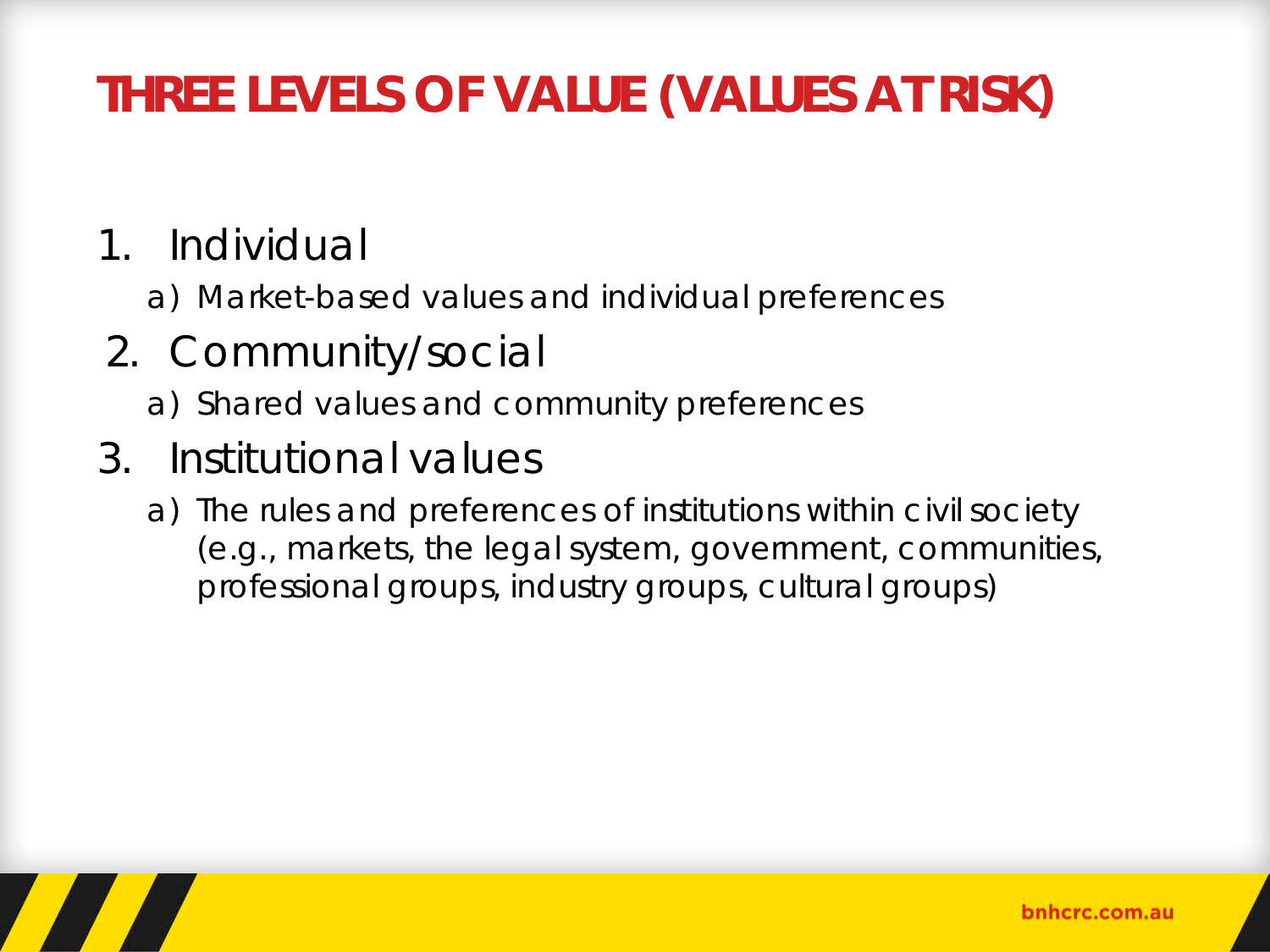# **MAJOR ECONOMIC GROUPS IN USE**

- 1) Market-dominated methods
- 2) Welfare-based methods & community valuation
- 3) Ecological & environmental economics

These strongly influence how assets are managed, values are expressed and risk treatment methods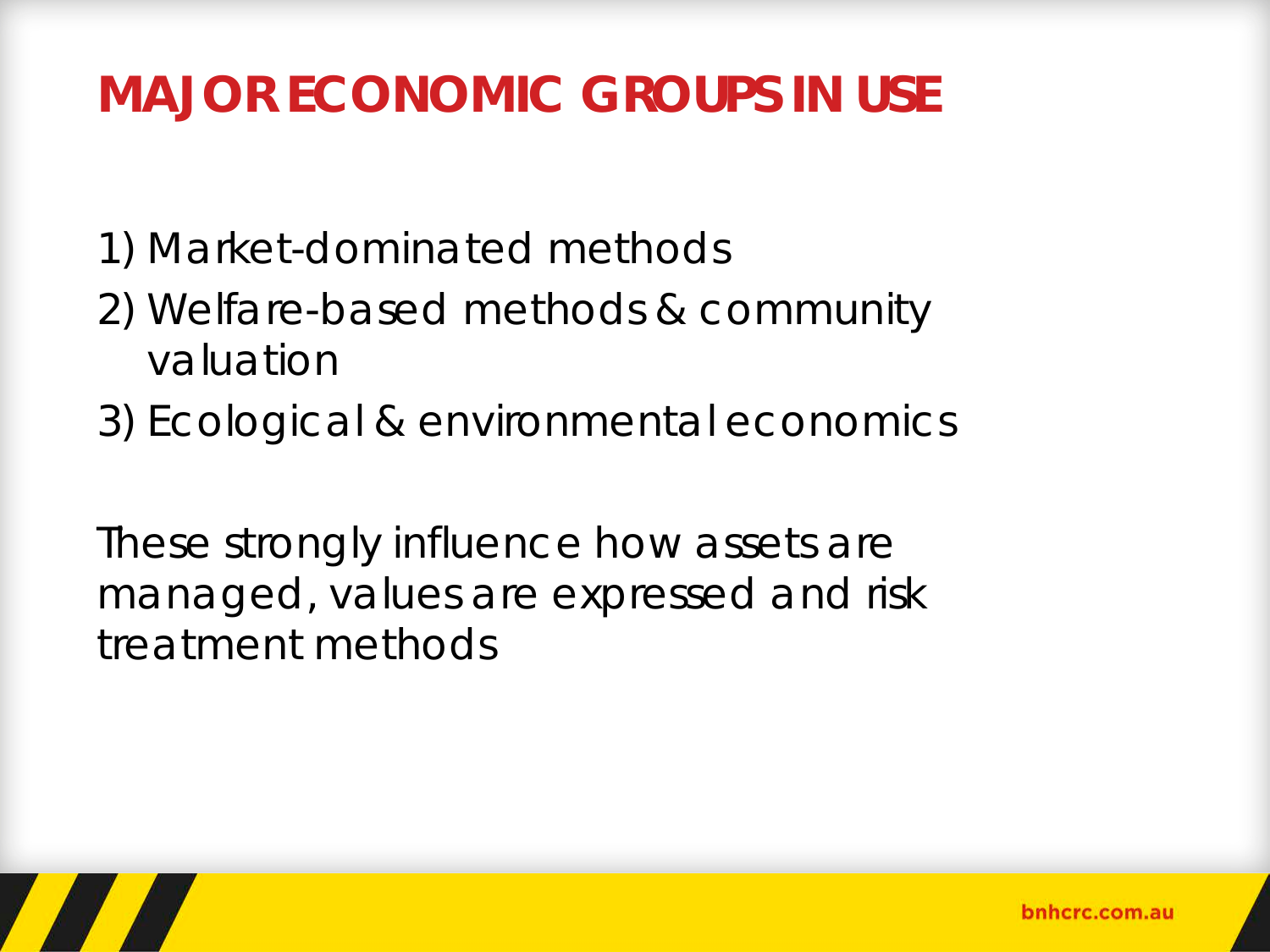# **VALUES FRAMEWORK FOR ASSET CLUSTERS**

| <b>Characteristics</b>                                         | <b>Major values</b>             |
|----------------------------------------------------------------|---------------------------------|
| Hard assets                                                    | Economic (production, monetary) |
| (e.g., housing, business, roads,                               | Intrinsic (heritage)            |
| communications, energy and                                     |                                 |
| water infrastructure)                                          |                                 |
| Soft assets (e.g., health,                                     | Economic (production, monetary, |
| education, social connectedness,                               | livelihoods)                    |
| wealth and knowledge, clubs,                                   | Welfare (individual, community, |
| religious groups)                                              | cultural)                       |
|                                                                | Intrinsic (human security)      |
| The natural environment,                                       | Economic (monetary)             |
| sometimes modified (ecosystems, Ecological health (production, |                                 |
| biodiversity, atmosphere, land                                 | resilience)                     |
| and water)                                                     | Intrinsic (existence)           |
|                                                                |                                 |
|                                                                |                                 |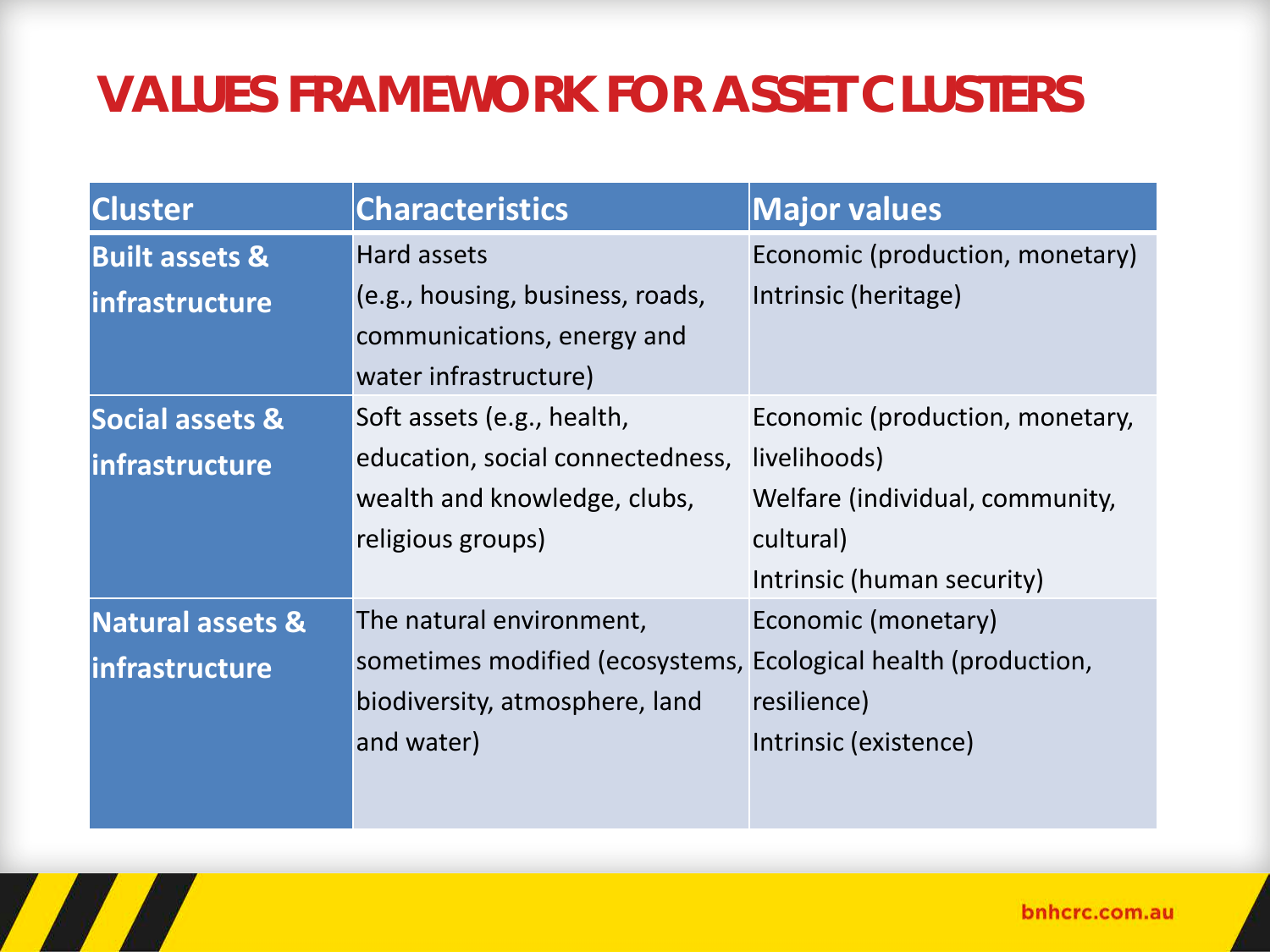### **INSTITUTIONAL ANALYSIS**

- 1) Institutional values: the formal and informal rules exercised by institutions in managing natural hazard risk.
- 2) How is risk ownership allocated at the institutional scale?
- 3) The methods and processes that institutions apply allocate and distribute values.

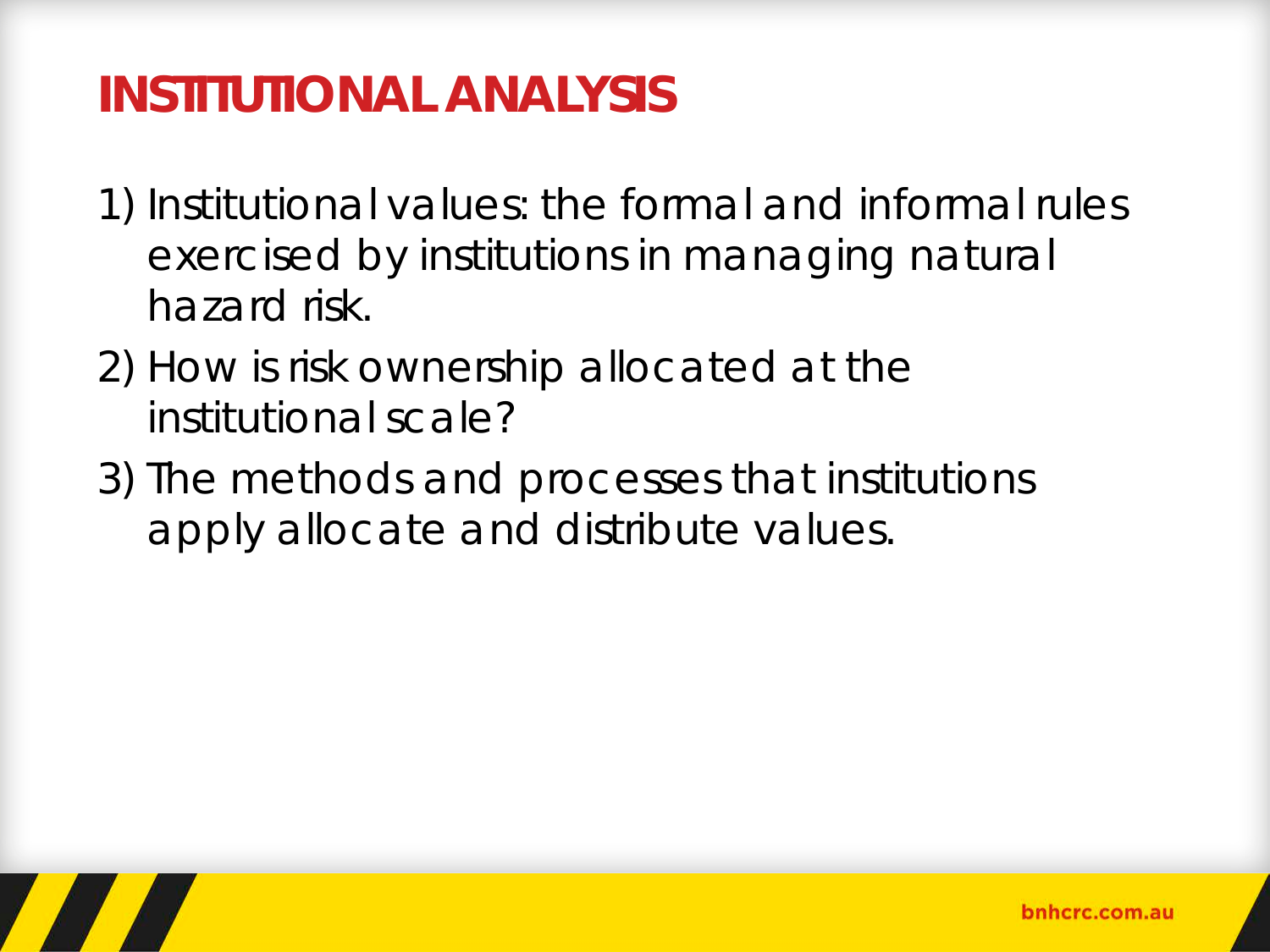#### **WHOSE RISK IS IT ANYWAY? DESKTOP REVIEW OF INSTITUTIONAL OWNERSHIP OF RISK ASSOCIATED WITH NATURAL HAZARDS AND DISASTERS**



bnhcrc.com.au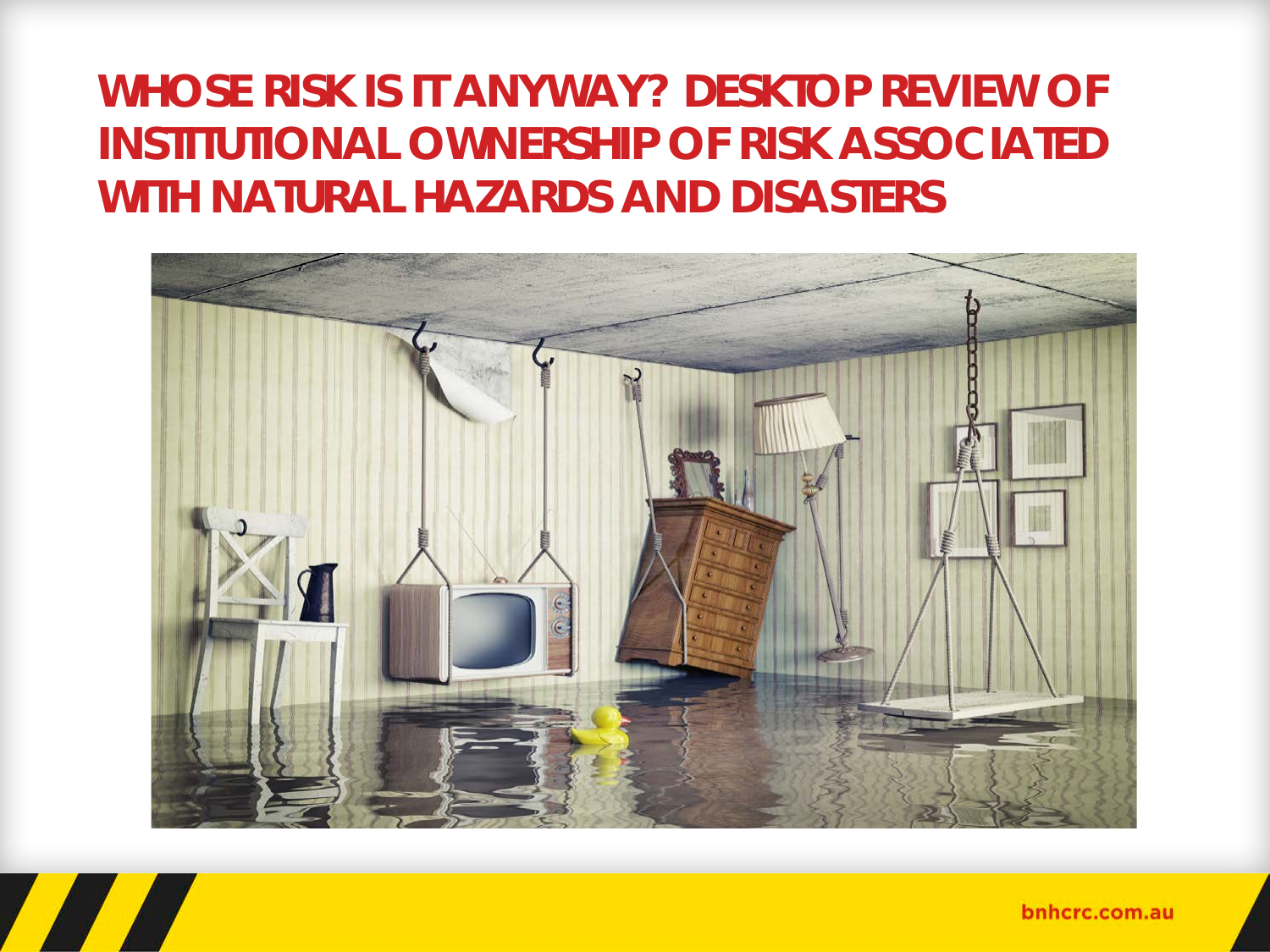### **DEFINITIONS**

"A person or entity that has been given authority to manage a particular risk and is accountable for doing so" (ISO, 2009).

"Asset owners are generally best placed to manage risks to their property" (PC, 2014 p314).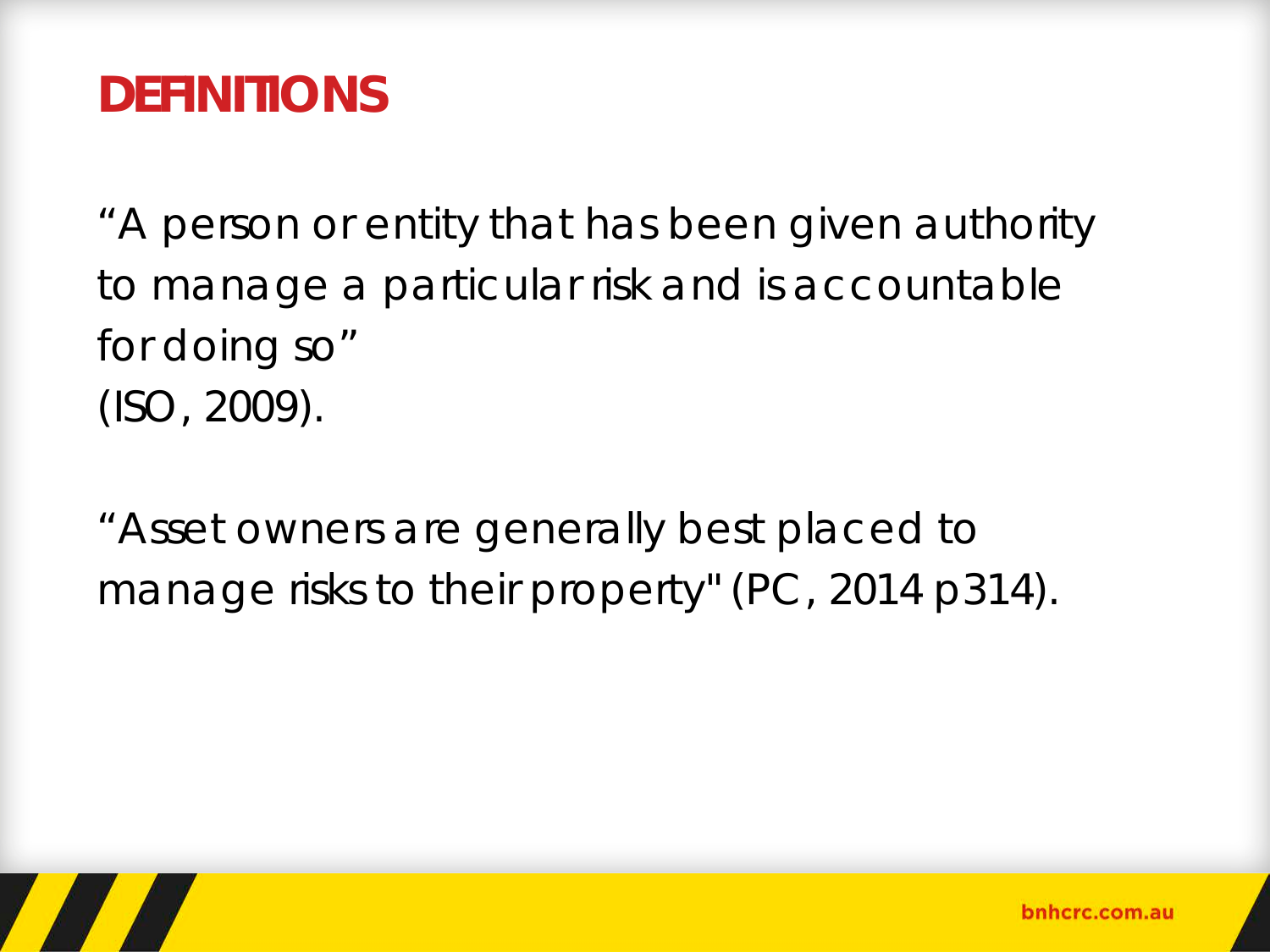#### **SCOPE**

Risk allocation through:

- **Funding and finance.**
- **Accountability and management.**

Using publically available documents only.

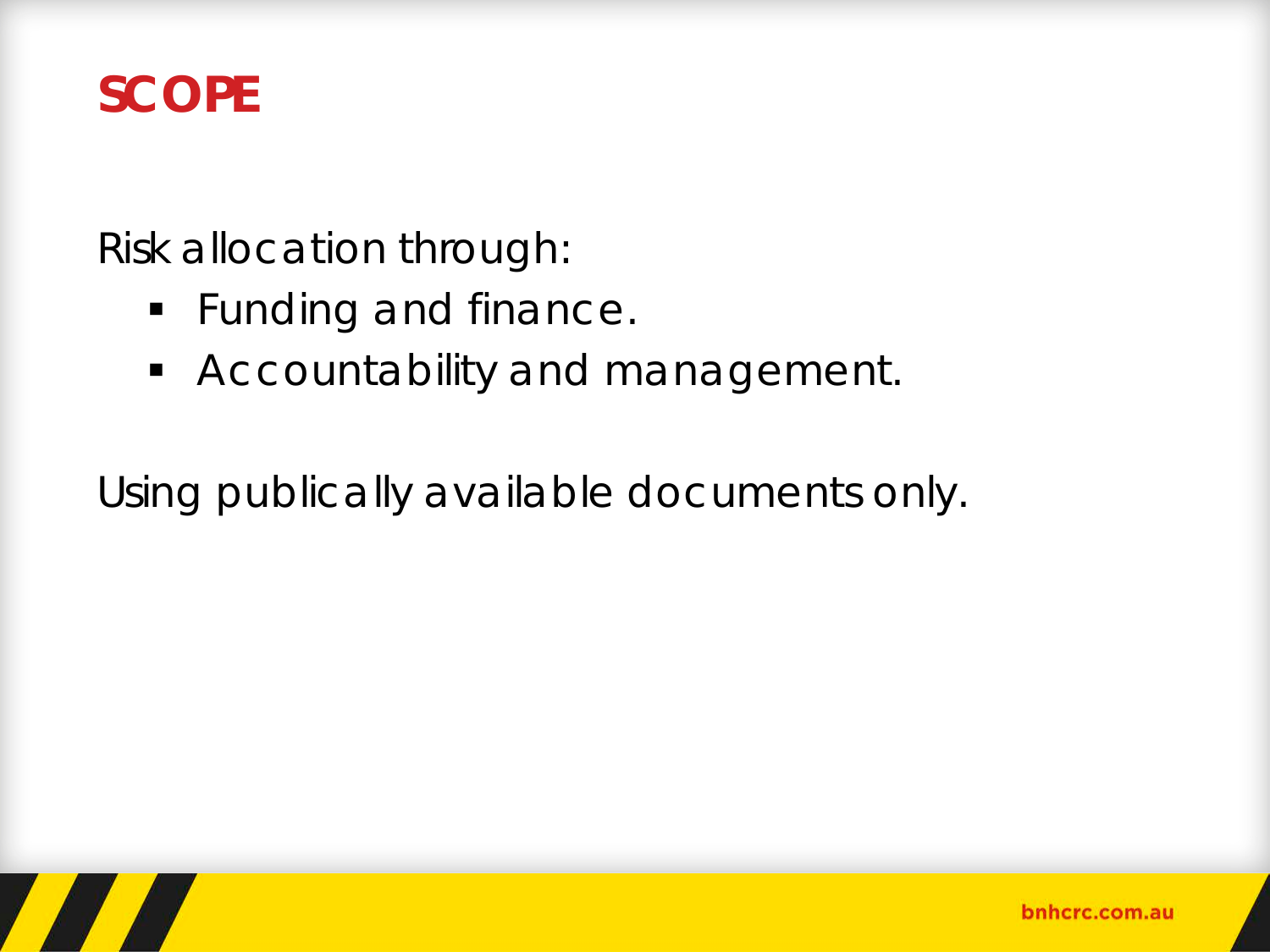# **SCOPE**

#### **Institutions:**

Federal, state/territory and local government,

business and industry and civil society.

#### **Values**

Built, social and environmental, assets and infrastructure.

#### **Hazards:**

Fire, Flood, Severe storm (includes wind and hail), Cyclones, Heatwave.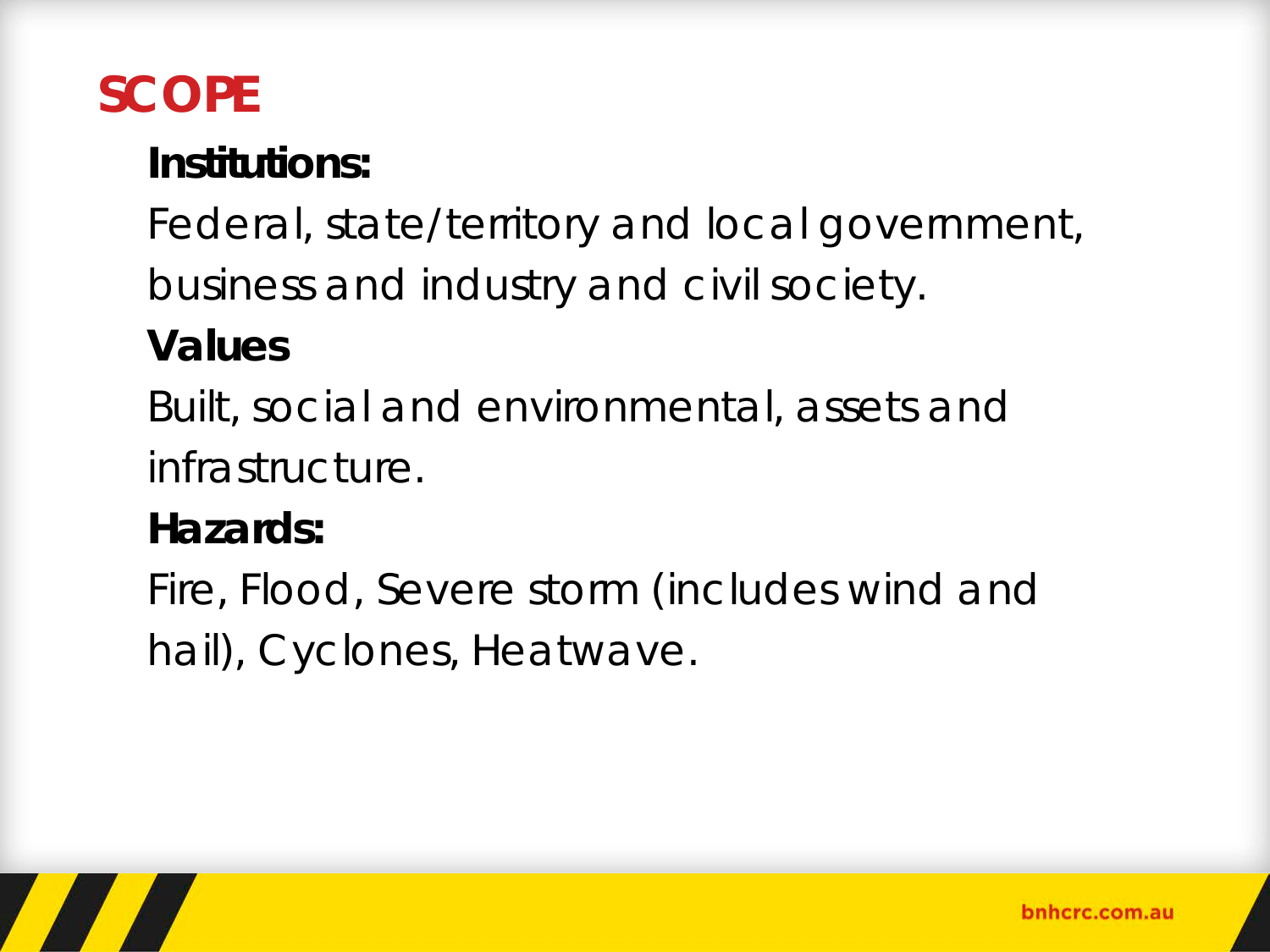# **WHAT RISKS?**

H

| External risk examples              | Internal risk examples        |
|-------------------------------------|-------------------------------|
| Natural hazards; e.g., Fire, flood, |                               |
| extreme events, cyclones and        | Unclear communication         |
| heatwaves                           |                               |
| Lack of resilience in the           | Different levels of risk      |
| surrounding natural, social and     | perception and awareness      |
| economic systems                    | within institutions           |
| Lack of clear                       | Governance - lack of clear    |
| accountability/responsibility in    | accountability/responsibility |
| other institutions/organisations    | within the organisation       |
| who are co-participants             |                               |
| Abrupt changes in exposure via      | Lack of adequate resources,   |
| changing demography,                | capacity, organisational      |
| economy or environment              | flexibility                   |

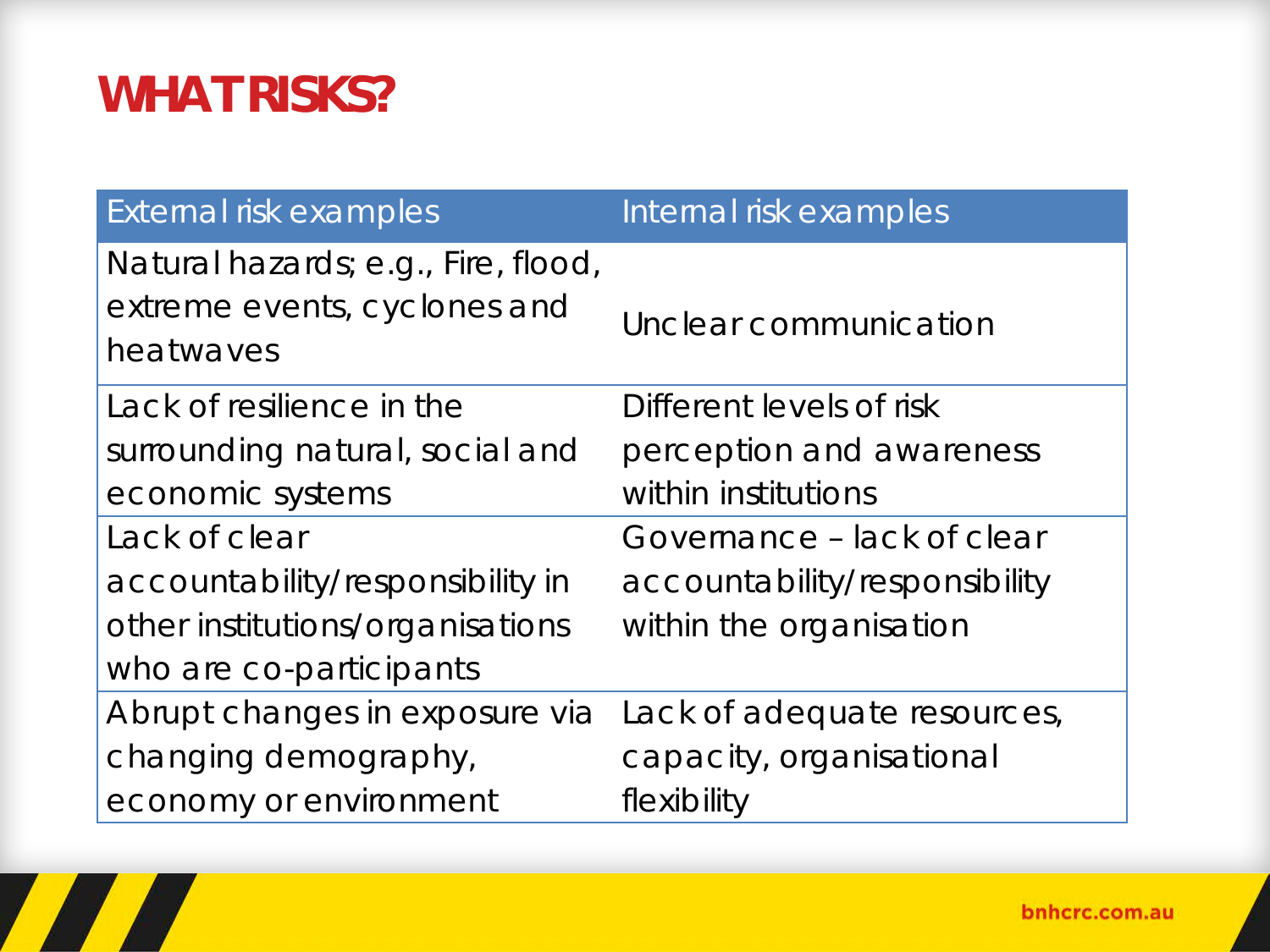# **CHALLENGES**

- **Lack of consistency and cohesion between the** different value groups (social, environmental and built) in terms of evaluation mechanisms and agenda priority.
- **Fluid operational and policy environments.**
- The systemic and dynamic nature of both risks and their management.
- **Variable interpretations of the risks and a lack** of clarity of governance, particularly across areas of multiple ownership.
- **Different ways of identifying risk ownership.**

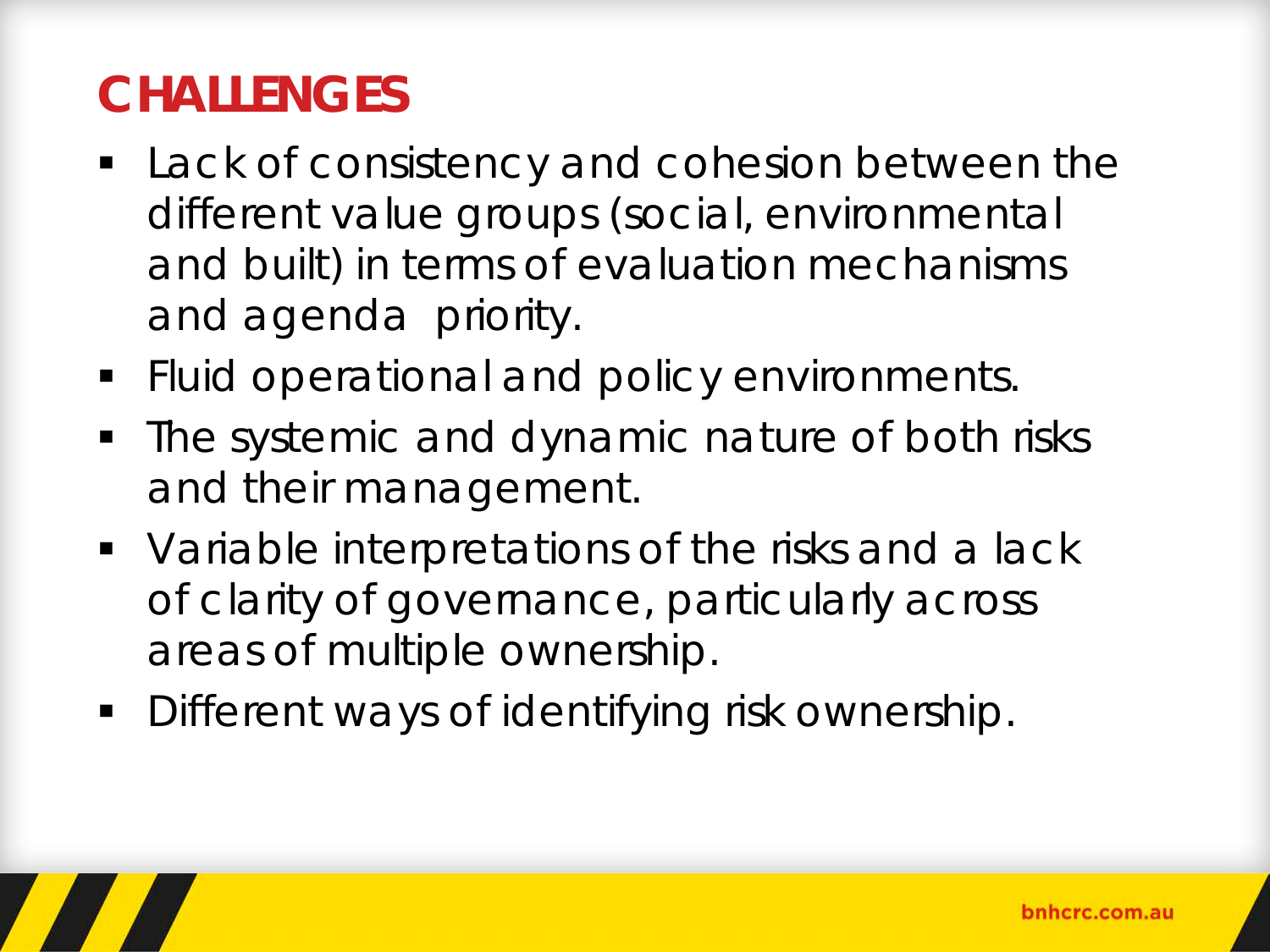### **WAYS RISK OWNERSHIP WAS ALLOCATED**

- The process of managing of risk (including natural hazard, emergency management and some operational risk management).
- **Ownership of the asset at risk.**
- Hazard-based allocations of risk; e.g., bushfire or flood activities.
- **Responsibility through legislation, policy and** regulation and legal requirements.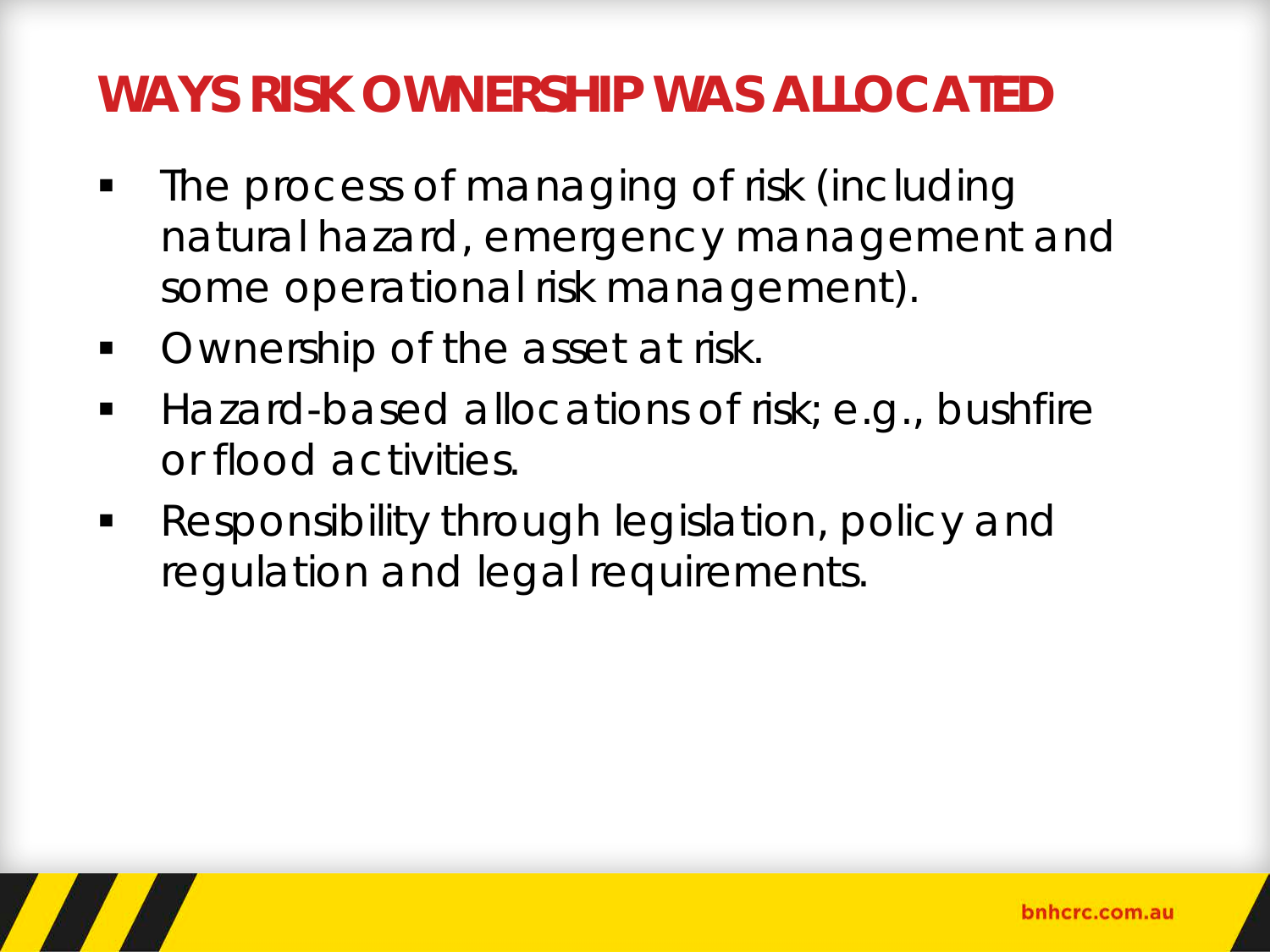#### **INSTRUMENTS**



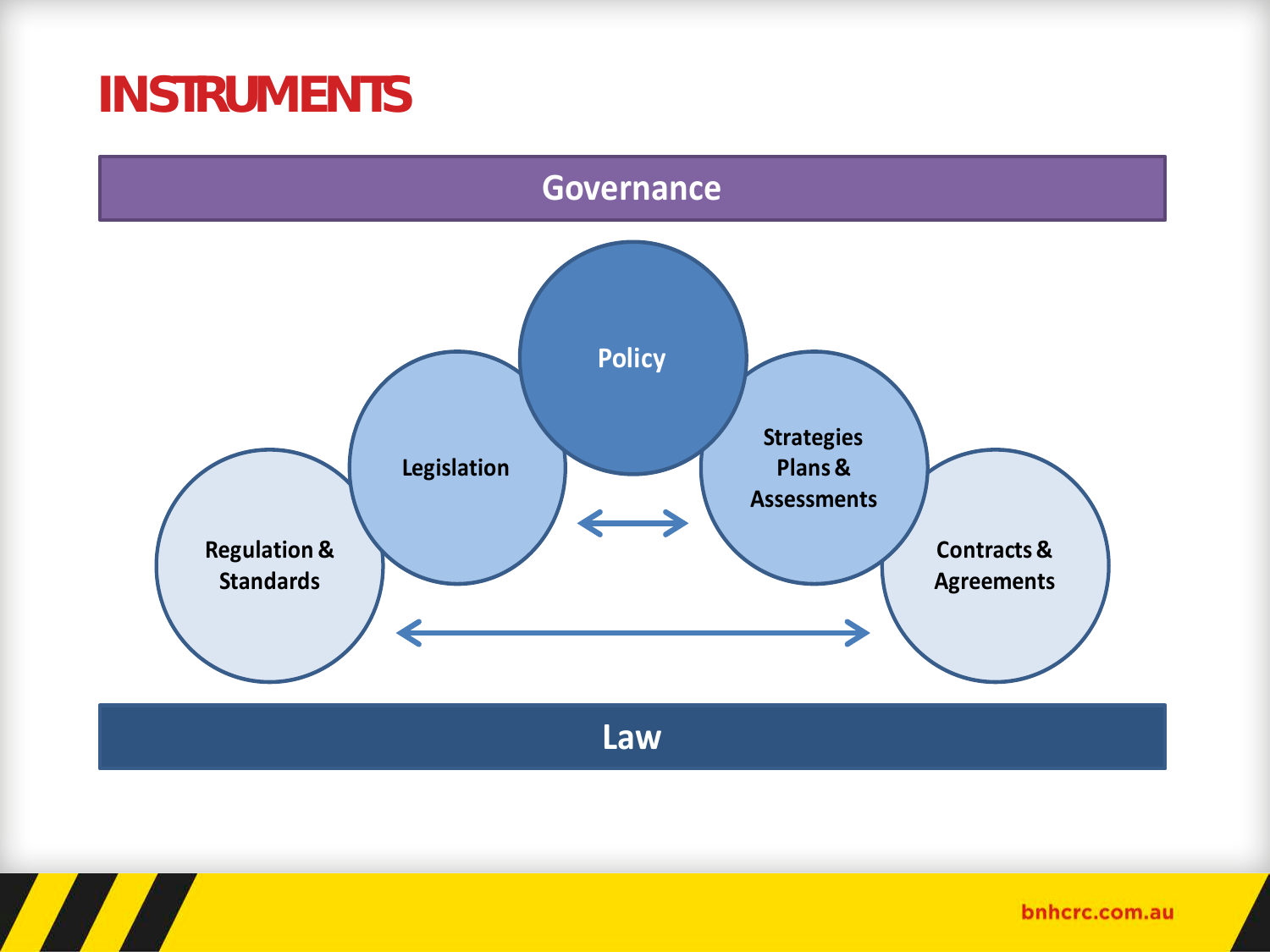



**Activity integrating natural hazard risk management tasks across time scales. Adapted from (AEMI, 2011 p29)**

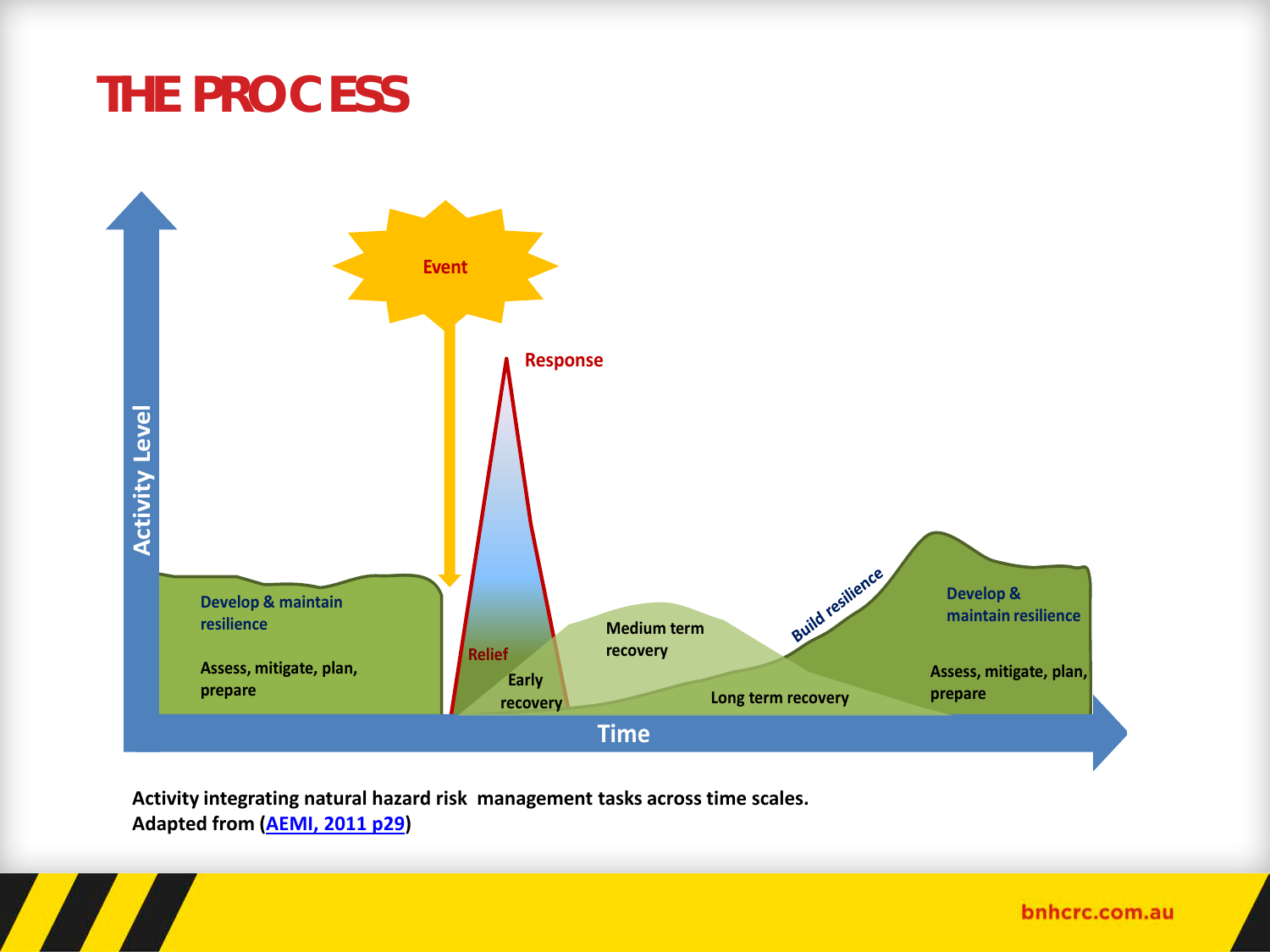# **KEY FINDINGS**

- Well-developed early and medium-term recovery plans for impacts on built assets and infrastructure, to a lesser extent on social assets and infrastructure.
- The majority of government recovery funds are currently spent on roads and other transport infrastructure.
- Growing allocation of ownership in risk planning and preparation in designated high-risk areas. Also in other areas of policy such as adaptation.
- Lack of integration and cohesion between different institutions, particularly between high-level policy, onground implementation needs, and different but related policy areas.

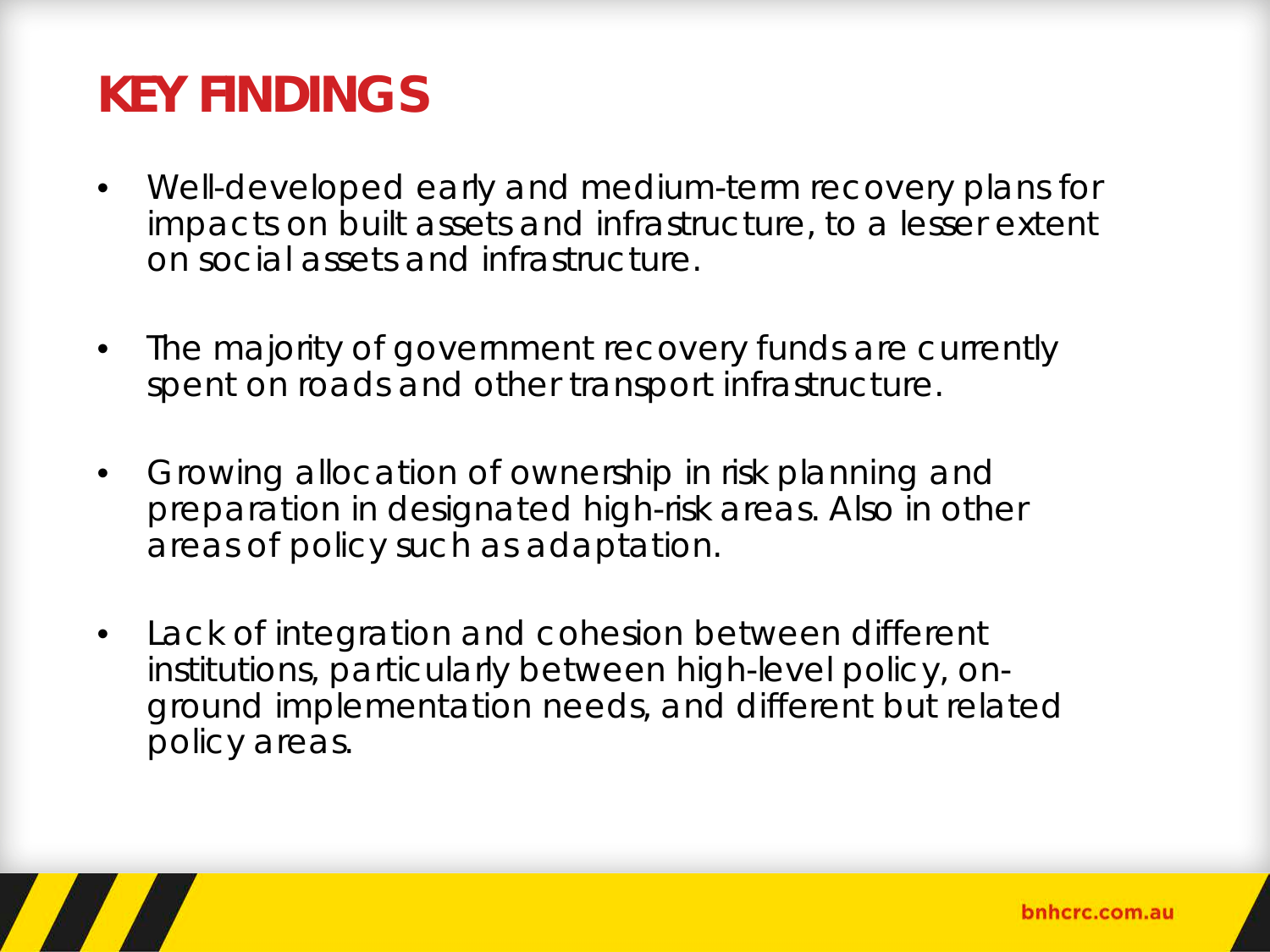# **KEY FINDINGS**

- Broad ownership by civil society of overall hazard risk via insurance coverage, although growing exposure increases the risk of under-insurance.
- Social and environmental assets have delegated ownership for protection, but it is unclear who is responsible for their long-term recovery if they are severely damaged.
- It is important to provide positive incentives to change from current practices.
- Ownership of risk associated with resilience is still being developed and is unclear particularly in relation to implementation.
- Accountabilities and responsibilities may exceed the resources and capacity of some organisations and groups.

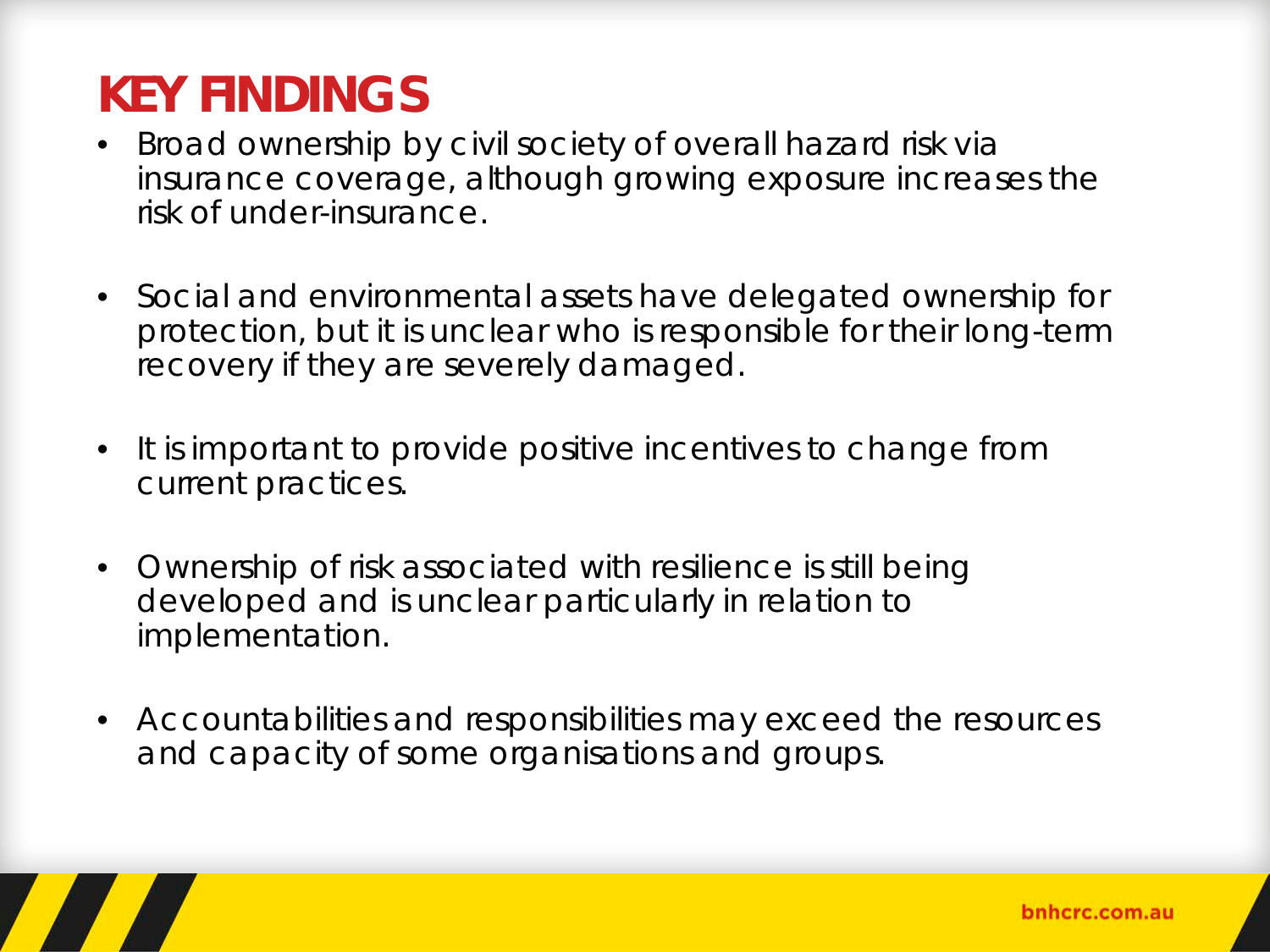### **WHERE TO NEXT?**

- 1) Consolidate findings to date and start risk ownership mapping.
- 2) Develop process-based governance framework in collaboration with our key end users.